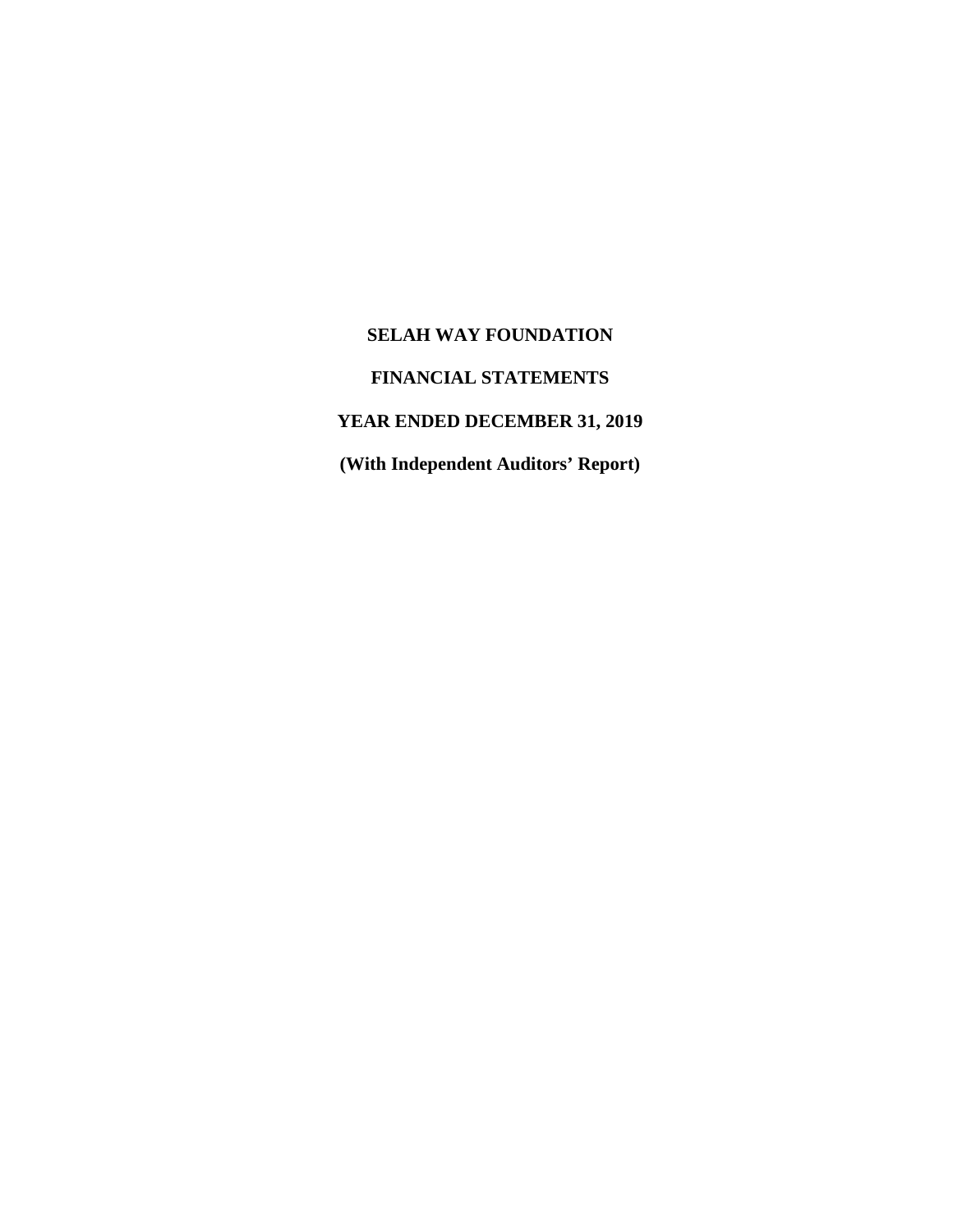### **TABLE OF CONTENTS**

### **DECEMBER 31, 2019**

| <b>INDEPENDENT AUDITORS' REPORT</b>     | $1-2$ |
|-----------------------------------------|-------|
| FINANCIAL STATEMENTS:                   |       |
| <b>Statement of Financial Position</b>  | 3     |
| <b>Statement of Activities</b>          |       |
| <b>Statement of Functional Expenses</b> | 5     |
| <b>Statement of Cash Flows</b>          | 6     |
| Notes to Financial Statements           | 7-14  |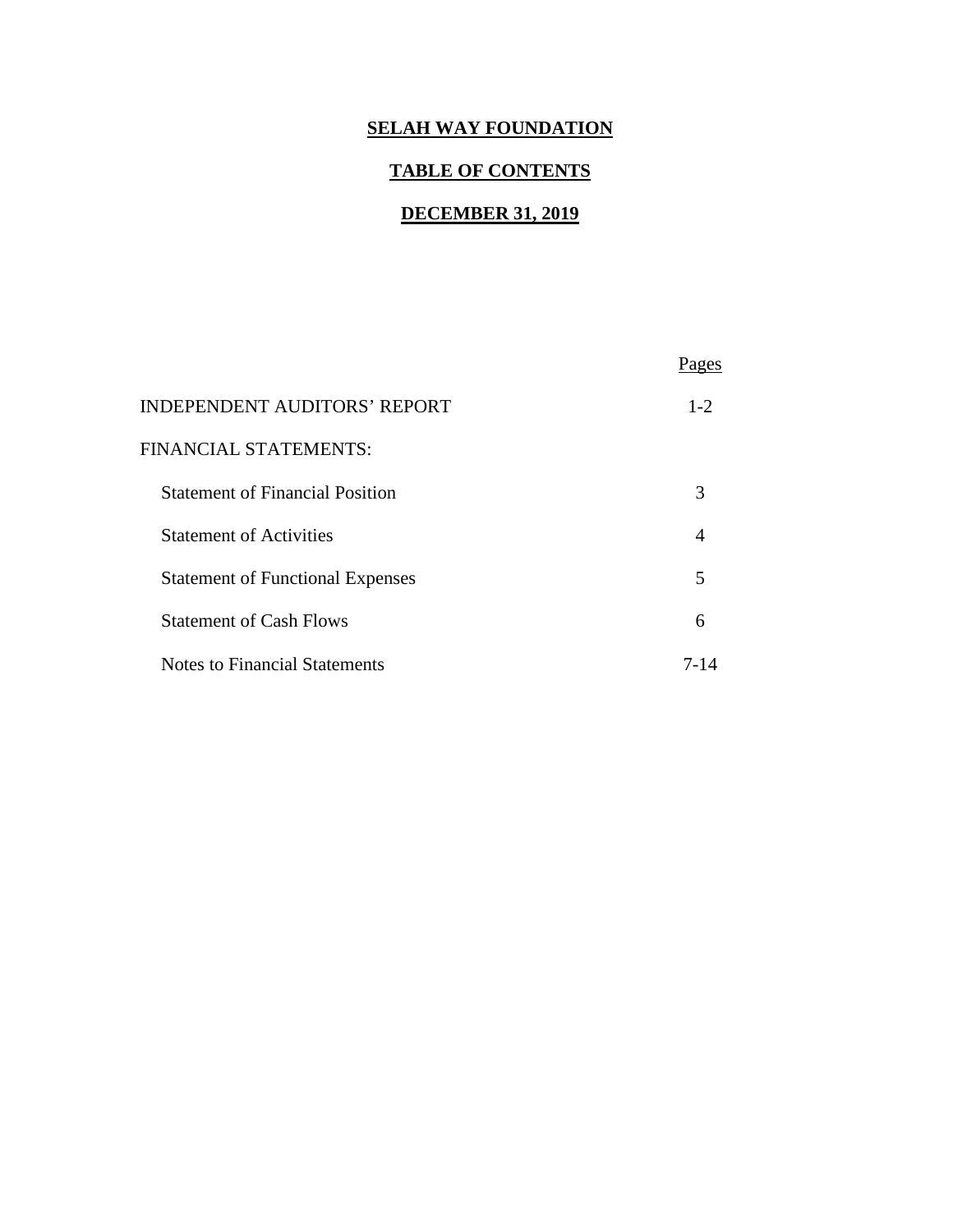

## **INDEPENDENT AUDITORS' REPORT**

Board of Directors Selah Way Foundation Chicago, Illinois

We have audited the accompanying financial statements of Selah Way Foundation, which comprise the statement of financial position as of December 31, 2019, and the related statements of activities, functional expenses, and cash flows for the year then ended, and the related notes to the financial statements.

#### *Management's Responsibility for the Financial Statements*

Management is responsible for the preparation and fair presentation of these financial statements in accordance with accounting principles generally accepted in the United States of America; this includes the design, implementation, and maintenance of internal control relevant to the preparation and fair presentation of financial statements that are free from material misstatement, whether due to fraud or error.

### *Auditor's Responsibility*

Our responsibility is to express an opinion on these financial statements based on our audit. We conducted our audit in accordance with auditing standards generally accepted in the United States of America. Those standards require that we plan and perform the audit to obtain reasonable assurance about whether the financial statements are free from material misstatement.

An audit involves performing procedures to obtain audit evidence about the amounts and disclosures in the financial statements. The procedures selected depend on the auditor's judgment, including the assessment of the risks of material misstatement of the financial statements, whether due to fraud or error. In making those risk assessments, the auditor considers internal control relevant to the organization's preparation and fair presentation of the financial statements in order to design audit procedures that are appropriate in the circumstances, but not for the purpose of expressing an opinion on the effectiveness of the organization's internal control. Accordingly, we express no such opinion. An audit also includes evaluating the appropriateness of accounting policies used and the reasonableness of significant accounting estimates made by management, as well as evaluating the overall presentation of the financial statements.

We believe that the audit evidence we have obtained is sufficient and appropriate to provide a basis for our audit opinion.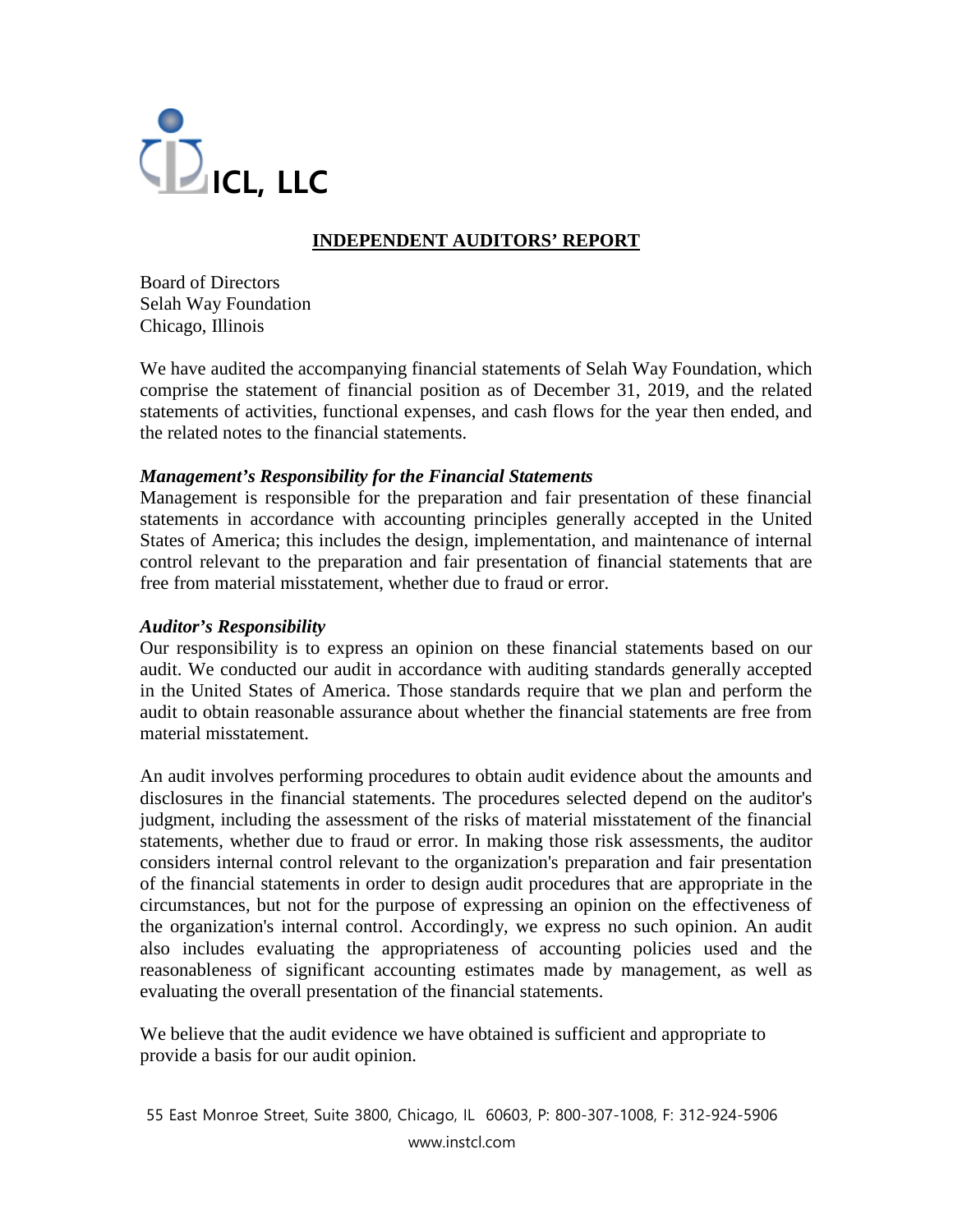#### *Opinion*

In our opinion, the financial statements referred to above present fairly, in all material respects, the financial position of Selah Way Foundation as of December 31, 2019, and the changes in its net assets and its cash flows for the year then ended in accordance with accounting principles generally accepted in the United States of America.

 $|CL,LLC$ 

ICL, LLC Chicago, IL

April 29, 2020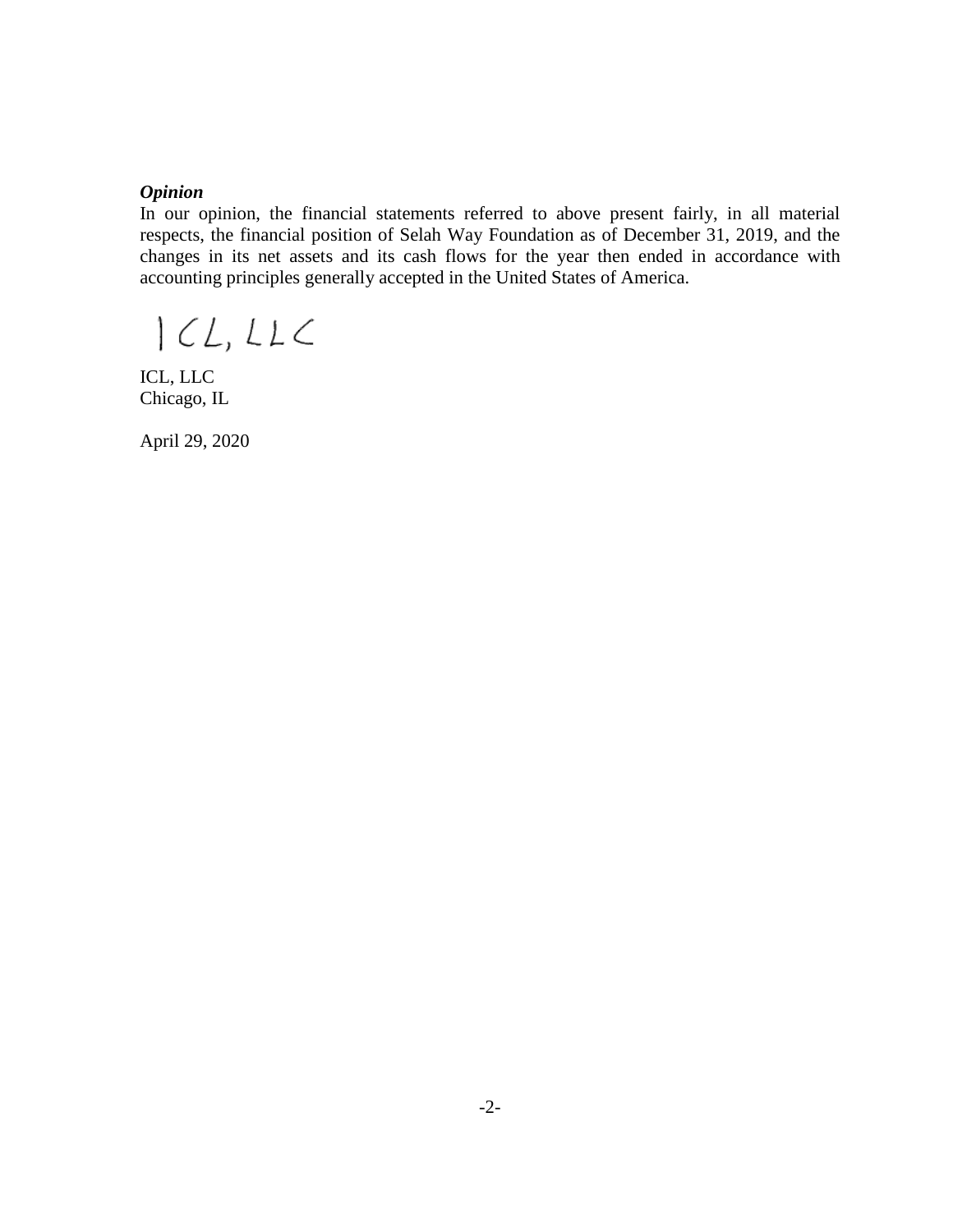# STATEMENT OF FINANCIAL POSITION

# DECEMBER 31, 2019

### **ASSETS**

| Cash and cash equivalents |    | 78,745  |
|---------------------------|----|---------|
| Investments               |    | 320,669 |
| Pledges receivable        |    | 50,896  |
| Total assets              | £. | 450,310 |

### **LIABILITIES AND NET ASSETS**

| Liabilities:                          |              |
|---------------------------------------|--------------|
| Accrued liabilities                   | \$<br>13,890 |
| Deferred compensation                 | 15,000       |
| <b>Total liabilities</b>              | 28,890       |
| Net Assets:                           |              |
| Net assets without donor restrictions | 336,420      |
| Net assets with donor restrictions    | 85,000       |
| Total net assets                      | 421,420      |
| Total liabilities and net assets      | 450,310      |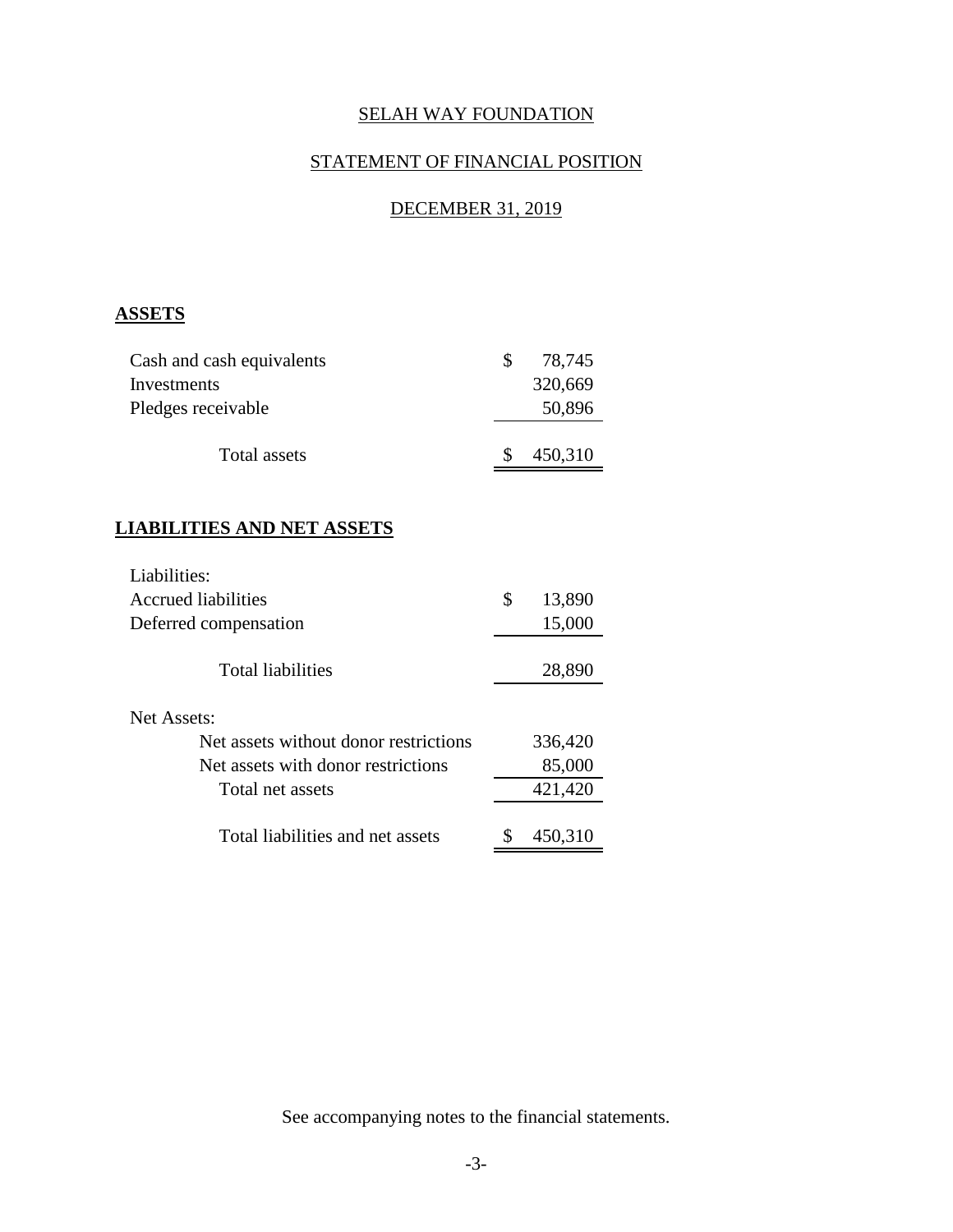# STATEMENT OF ACTIVITIES

# YEAR ENDED DECEMBER 31, 2019

|                                       | <b>Net Assets</b>   |                     |       |             |
|---------------------------------------|---------------------|---------------------|-------|-------------|
|                                       | Without             | <b>Net Assets</b>   |       |             |
|                                       | Donor               | <b>With Donor</b>   |       |             |
|                                       | <b>Restrictions</b> | <b>Restrictions</b> | Total |             |
| <b>REVENUE AND SUPPORT:</b>           |                     |                     |       |             |
| Foundations                           | \$1,070,000         | \$<br>155,000       |       | \$1,225,000 |
| Individual contributions              | 42,549              |                     |       | 42,549      |
| Interest and dividends                | 5,669               |                     |       | 5,669       |
| Net assets released from restrictions | 70,000              | (70,000)            |       |             |
| <b>Total Revenue and Support</b>      | 1,188,218           | 85,000              |       | 1,273,218   |
| <b>EXPENSES:</b><br>Program services  | 841,533             |                     |       | 841,533     |
| Supporting services:                  |                     |                     |       |             |
| Management and general                | 8,598               |                     |       | 8,598       |
| Fundraising                           | 1,667               |                     |       | 1,667       |
| <b>Total Expenses</b>                 | 851,798             |                     |       | 851,798     |
| <b>CHANGE IN NET ASSETS</b>           | 336,420             | 85,000              |       | 421,420     |
| NET ASSETS, BEGINNING OF YEAR         |                     |                     |       |             |
| NET ASSETS, END OF YEAR               | 336,420<br>\$       | \$<br>85,000        | \$    | 421,420     |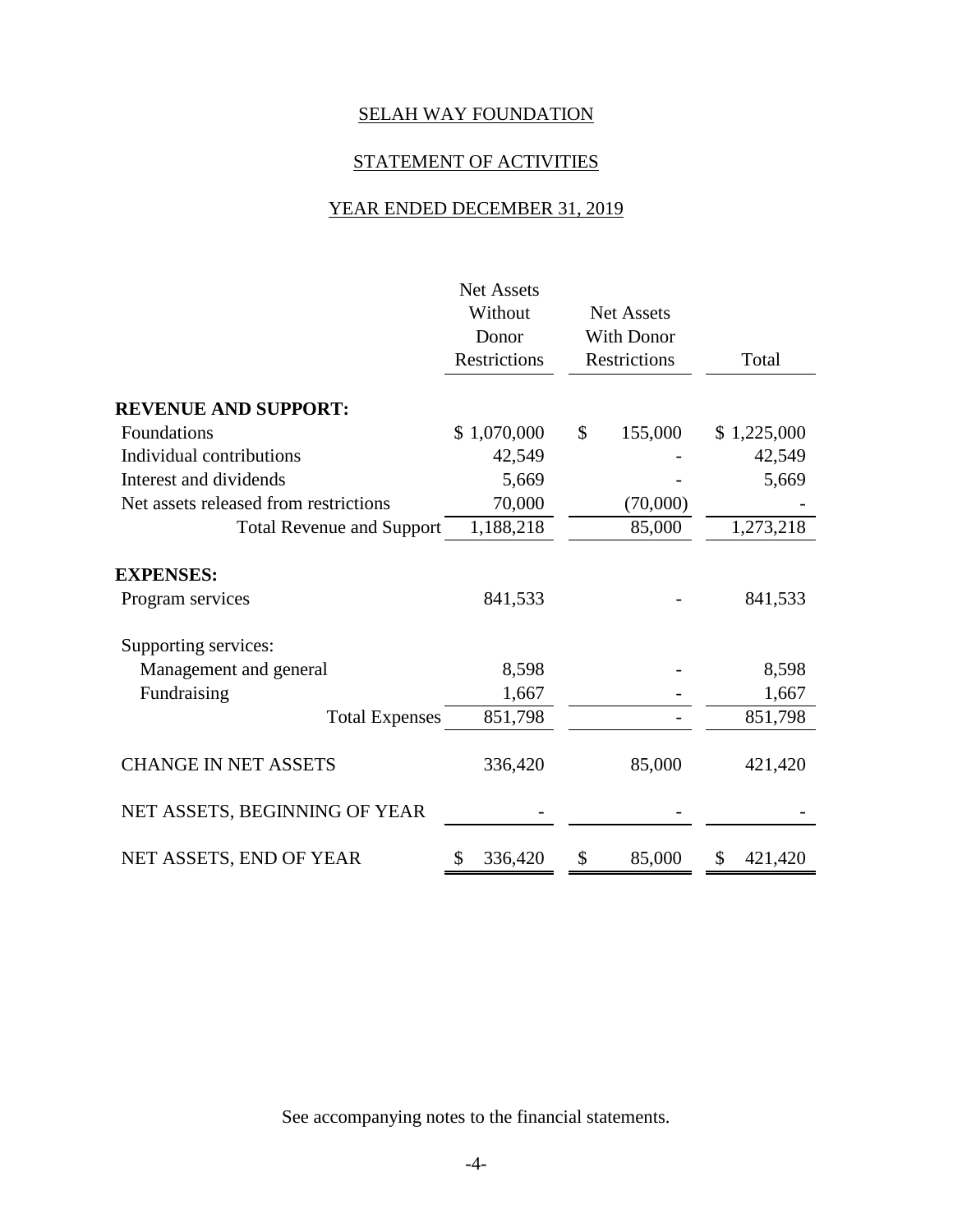#### STATEMENT OF FUNCTIONAL EXPENSES

#### YEAR ENDED DECEMBER 31, 2019

|                                             |   |            |                | Total                    |             |                          |              |
|---------------------------------------------|---|------------|----------------|--------------------------|-------------|--------------------------|--------------|
|                                             |   |            | Protection and | Program                  | Management  |                          |              |
|                                             |   | Prevention | Provision      | <b>Services</b>          | and General | Fundraising              | Total        |
| Contract services                           | S | 28,600     | \$<br>17,351   | \$<br>45,951             | \$          | \$<br>1,000              | \$<br>46,951 |
| Education                                   |   | 6,293      | 5,993          | 12,286                   |             | $\overline{\phantom{0}}$ | 12,286       |
| Grants to other nonprofits                  |   | 254,500    | 460,000        | 714,500                  |             | $\qquad \qquad -$        | 714,500      |
| Training                                    |   |            | 20,000         | 20,000                   |             |                          | 20,000       |
| Law enforcement                             |   |            | 5,904          | 5,904                    |             |                          | 5,904        |
| Information technology                      |   |            |                |                          | 461         |                          | 461          |
| Supplies and office expenses                |   |            |                |                          | 2,722       |                          | 2,722        |
| Accounting                                  |   |            |                |                          | 1,983       |                          | 1,983        |
| Public relations, marketing and advertising |   | 5,547      | 14,375         | 19,922                   |             | 308                      | 20,230       |
| Special events                              |   |            |                | $\overline{\phantom{0}}$ |             | 359                      | 359          |
| Bank charges and credit card fees           |   |            |                |                          | 317         |                          | 317          |
| Dues and subscriptions                      |   |            |                |                          | 1,000       |                          | 1,000        |
| Travel and reimbursements                   |   | 11,683     | 11,287         | 22,970                   | 2,115       |                          | 25,085       |
| Total expenses                              |   | 306,623    | 534,910        | \$841,533                | 8,598       | 1,667                    | \$851,798    |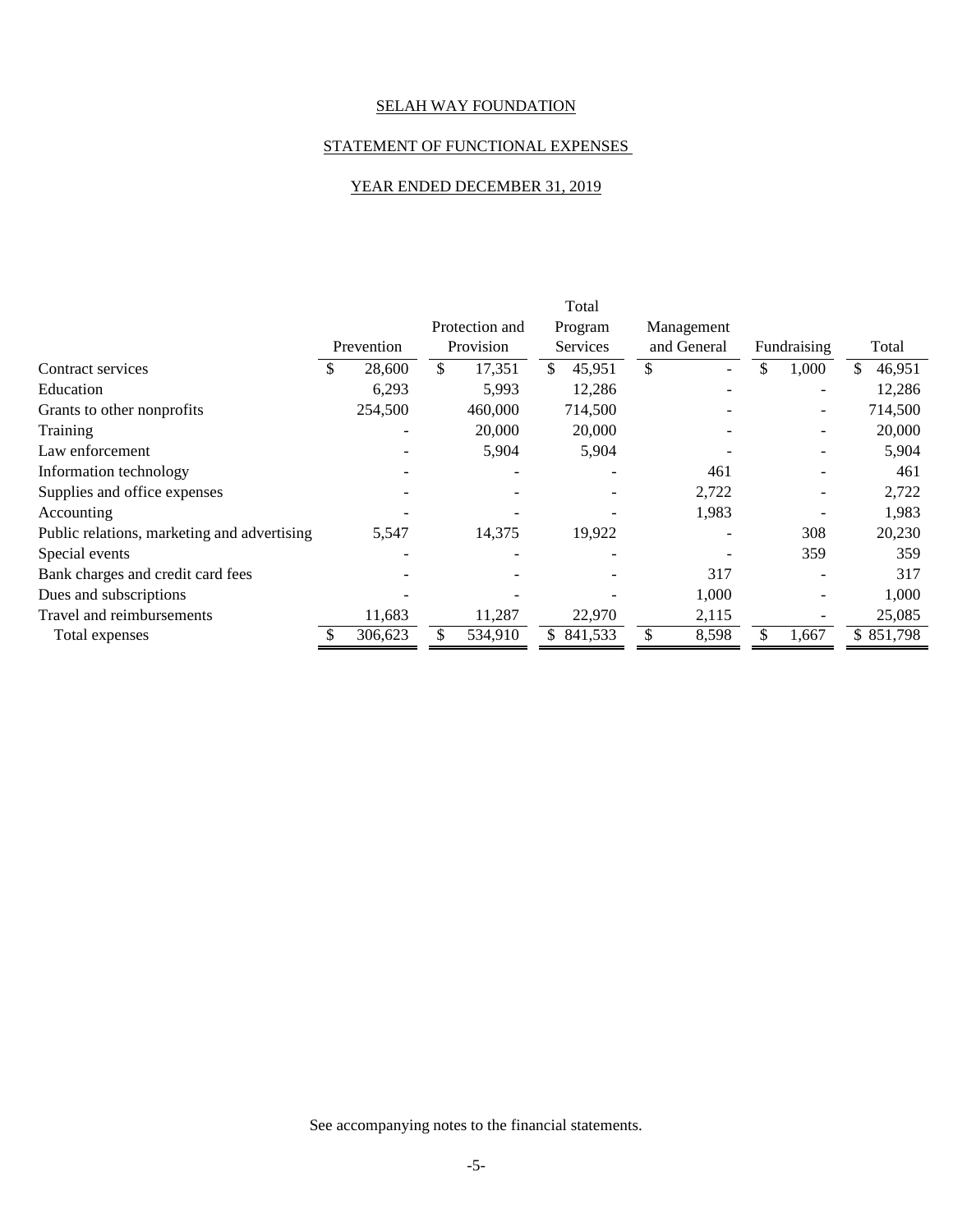#### STATEMENT OF CASH FLOWS

### YEAR ENDED DECEMBER 31, 2019

#### **Cash Flows From Operating Activities:**

| Change in net assets                             | \$<br>421,420 |
|--------------------------------------------------|---------------|
| Adjustments to reconcile change in net assets to |               |
| net cash provided by operating activities:       |               |
| Change in assets and liabilities:                |               |
| Pledges receivable                               | (50, 896)     |
| <b>Accrued liabilities</b>                       | 13,890        |
| Deferred compensation                            | 15,000        |
| Net cash provided by operating activities        | 399,414       |
| <b>Cash Flows From Investing Activities:</b>     |               |
| Purchase of investments                          | (755,669)     |
| Sales of Investments                             | 435,000       |
| Net cash used in investing activities            | (320, 669)    |
| <b>Cash Flows From Financing Activities:</b>     |               |
| Net increase in cash and cash equivalents        | 78,745        |
| Cash and cash equivalents, Beginning of Year     |               |
| Cash and cash equivalents, End of Year           | \$<br>78,745  |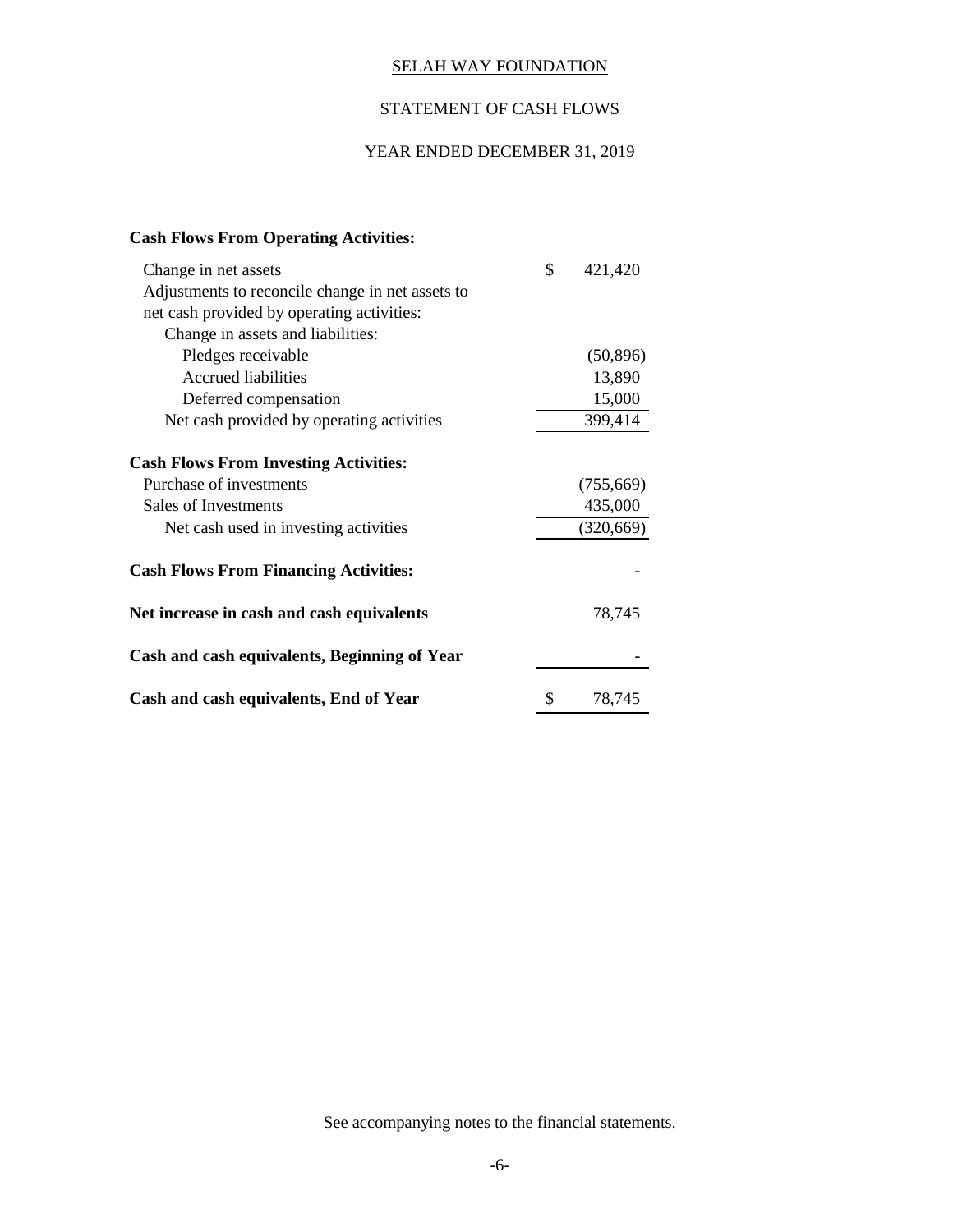### NOTES TO FINANCIAL STATEMENTS

### YEAR ENDED DECEMBER 31, 2019

### **NOTE 1 – NATURE OF ORGANIZATION**

Selah Way Foundation ("Foundation") is an Illinois nonprofit corporation that was founded in 2018. The Foundation offers care for sex trafficking survivors. It is a global network of anti-sex trafficking service providers dedicated to eradicating this problem globally through three initiatives: Prevention, Protection, and Provision.

- Prevention educates and empowers children and interveners through customized, cutting-edge curriculums so that they can recognize signs of exploitation and discover the power of their voice to speak out against abuse.
- Protection trains first responders and medical professionals, in partnership with the Global Strategic Operatives Unit and former law enforcement officers. These experts train professionals working with individuals at-risk for and involved in exploitation on how to protect victims and take action against predators.
- Provision provides a safe haven for survivors of sexual exploitation to heal from trauma and receive restorative services.

### **NOTE 2 – SUMMARY OF SIGNIFICANT ACCOUNTING POLICIES**

A summary of the significant accounting policies applied in the preparation of the accompanying financial statements follows:

#### Basis of Accounting

The financial statements of Foundation have been prepared on the accrual basis of accounting in accordance with U.S. Generally Accepted Accounting Principles.

#### Accounting Policies

The Foundation follows accounting standards established by the Financial Accounting Standards Board (FASB) to ensure consistent reporting of financial condition, results of activities, and cash flows. Reference to Generally Accepted Accounting Principles (GAAP) in these footnotes is to the *FASB Accounting Standards Codification*, sometimes referred to as the Codification or ASC.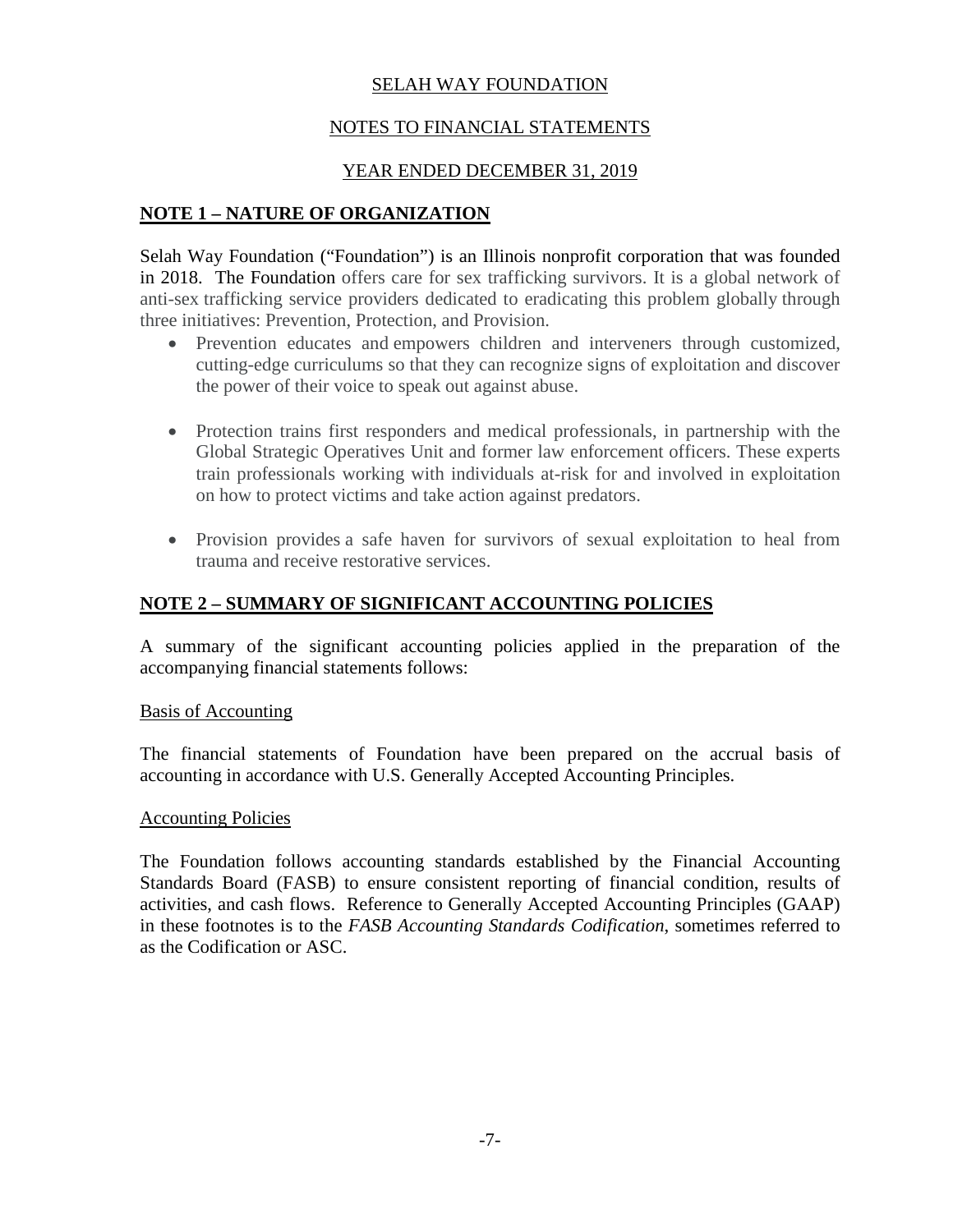#### NOTES TO FINANCIAL STATEMENTS (Continued)

#### YEAR ENDED DECEMBER 31, 2019

#### **NOTE 2 – SUMMARY OF SIGNIFICANT ACCOUNTING POLICIES - Continued**

#### Financial Statement Presentation

The Foundation presents financial information pursuant to FASB Accounting Standards Codification *Not-for-Profit Entities: Presentation of Financial Statements (Subtopic 205),* which establishes standards for external financial reporting by not-for-profit organizations and requires that resources be classified into distinct net asset categories according to externally (donor) imposed restrictions. In addition, the Foundation is required to present a statement of cash flows.

*Net Assets Without Donor Restrictions* – Net assets that are not subject to donor-imposed restrictions are net assets without donor restrictions. These assets include the revenues and expenses of the primary operations of the Foundation. Donor restricted contributions and grants whose restrictions are met in the same reporting period are reported as net assets without donor restrictions.

*Net Assets With Donor Restrictions* – Net assets subject to donor or grant-imposed stipulations that may or will be met either by actions of the Foundation and/or the passage of time are classified as net assets with donor restrictions. When a restriction expires, net assets with donor restrictions are reclassified to net assets without donor restrictions and reported in the statement of activities as net assets released from restrictions.

#### Cash and Cash Equivalents

The Foundation considers cash and cash equivalents to include checking and savings accounts.

#### Revenue Recognition

All contributions are considered to be available for unrestricted use unless specified by the donor. Contributions are recognized as revenues when the contributions are awarded. Revenue from grants is considered earned when it is expended in accordance with the agreement.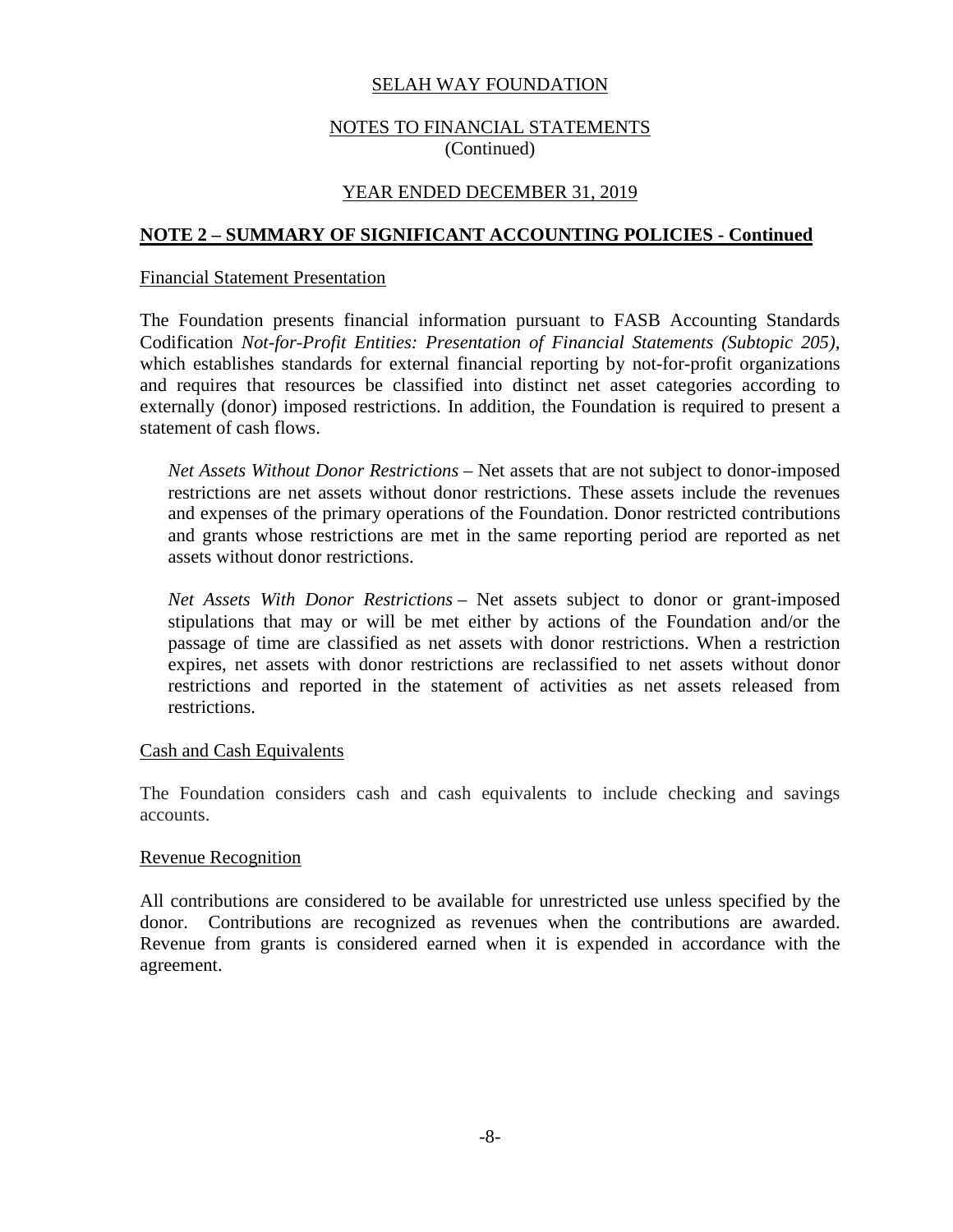#### NOTES TO FINANCIAL STATEMENTS (Continued)

#### YEAR ENDED DECEMBER 31, 2019

### **NOTE 2 – SUMMARY OF SIGNIFICANT ACCOUNTING POLICIES - Continued**

#### Pledges and Contributions Receivable

Pledges and Contributions receivable represents unconditional commitments made by donors. Contributions receivable that are expected to be collected in less than one year are reported at net realizable value. Contributions receivable that are expected to be collected in more than one year are recorded at fair value at the date of promise. That fair value is computed using a present value technique applied to anticipated cash flows. Amortization of the resulting discount is recognized as additional contribution revenue. Management determines a reserve for doubtful contributions receivable based on estimates of collectability with certain donors with past experience as well as a general reserve for the remaining amount. Based on a review of outstanding receivables, management determined that an allowance for doubtful accounts was not necessary at December 31, 2019.

#### Investments

The Foundation invests in various marketable securities. Investments in marketable securities with readily determinable fair values and all investments in debt securities are stated at their fair value in the statement of financial position. Investment income, realized gains (losses), and change in unrealized gains (losses) are reflected in the statements of activities. Investments received as contributions are recorded at fair value at the date of receipt. The Foundation's investment portfolio is subject to various risks, such as interest rate, credit, and overall market volatility. Because of these risks, it is possible that change in the fair value of investments may occur and that such changes could materially affect the Foundation's financial statements.

#### Use of Estimates

The preparation of financial statements in conformity with U.S. generally accepted accounting principles requires management to make estimates and assumptions that affect the reported amounts of assets and liabilities and disclosures of contingent assets and liabilities at the date of the financial statements, as well as the reported amounts of revenue and expenses during the reporting period. Actual results could differ from those estimates.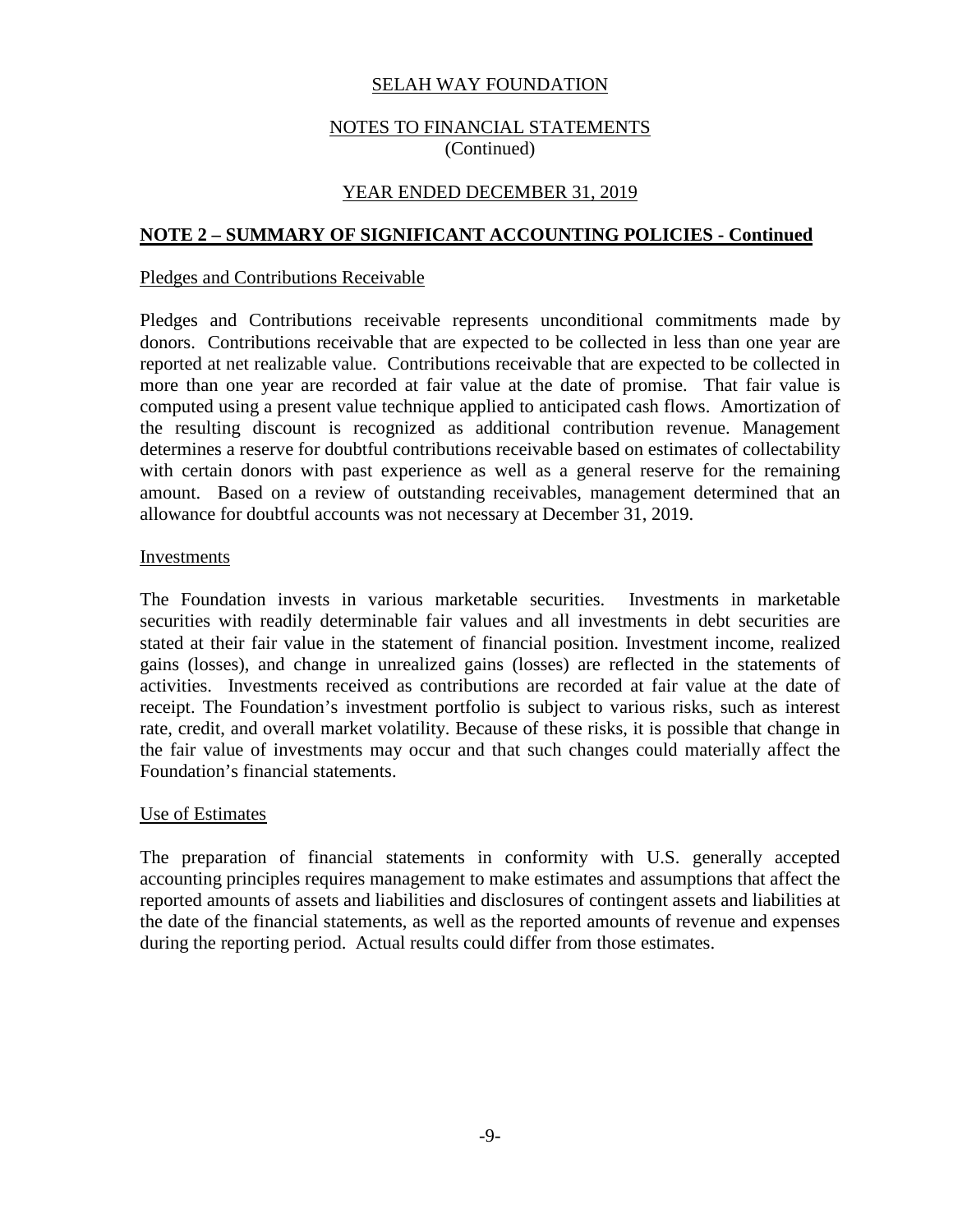#### NOTES TO FINANCIAL STATEMENTS (Continued)

### YEAR ENDED DECEMBER 31, 2019

#### **NOTE 2 – SUMMARY OF SIGNIFICANT ACCOUNTING POLICIES - Continued**

#### Tax-Exempt Status

The Foundation is a tax-exempt organization under Section 501(c) (3) of the Internal Revenue Code and follows the accounting standard on accounting for uncertainty in income taxes, which addresses the determination of whether tax benefits claimed or expected to be claimed on a tax return should be recorded in the financial statements. Under this guidance the Foundation may recognize the tax benefits from an uncertain tax position only if it is more likely than not that the tax position will be sustained on examination by taxing authorities, based on the technical merits of the position. Examples of tax positions include the tax-exempt status of the Foundation and various positions related to potential sources of unrelated business taxable income. There were no unrecognized tax benefits identified or recorded as liabilities for the reporting period presented in the financial statements. As of and for the year ended December 31, 2019, management has determined that there are no uncertain tax positions. The Foundation files Form 990 in the U.S. federal jurisdiction and the State of Illinois.

#### Fair Value of Financial Instruments

The carrying amounts of cash and cash equivalents, investments, accrued liabilities approximate fair value because of the short term maturity of these financial instruments.

#### Functional Allocation of Expenses

The Foundation classifies its expenses into their functional categories. Expenses directly identified with a functional area are charged as such, whereby expenses affecting more than one area, are allocated based on estimates made by management.

#### Subsequent Events

The Foundation has evaluated subsequent events for potential recognition and/or disclosures through April 29, 2020, the date the financial statements were available to be issued.

#### **NOTE 3 – CONCENTRATION OF CREDIT RISK**

The Foundation maintains its cash checking accounts, which from time to time may exceed the federally insured limits of \$250,000. The Foundation has not experienced any losses in such accounts and believes that it is not exposed to any significant risk on cash and cash equivalents.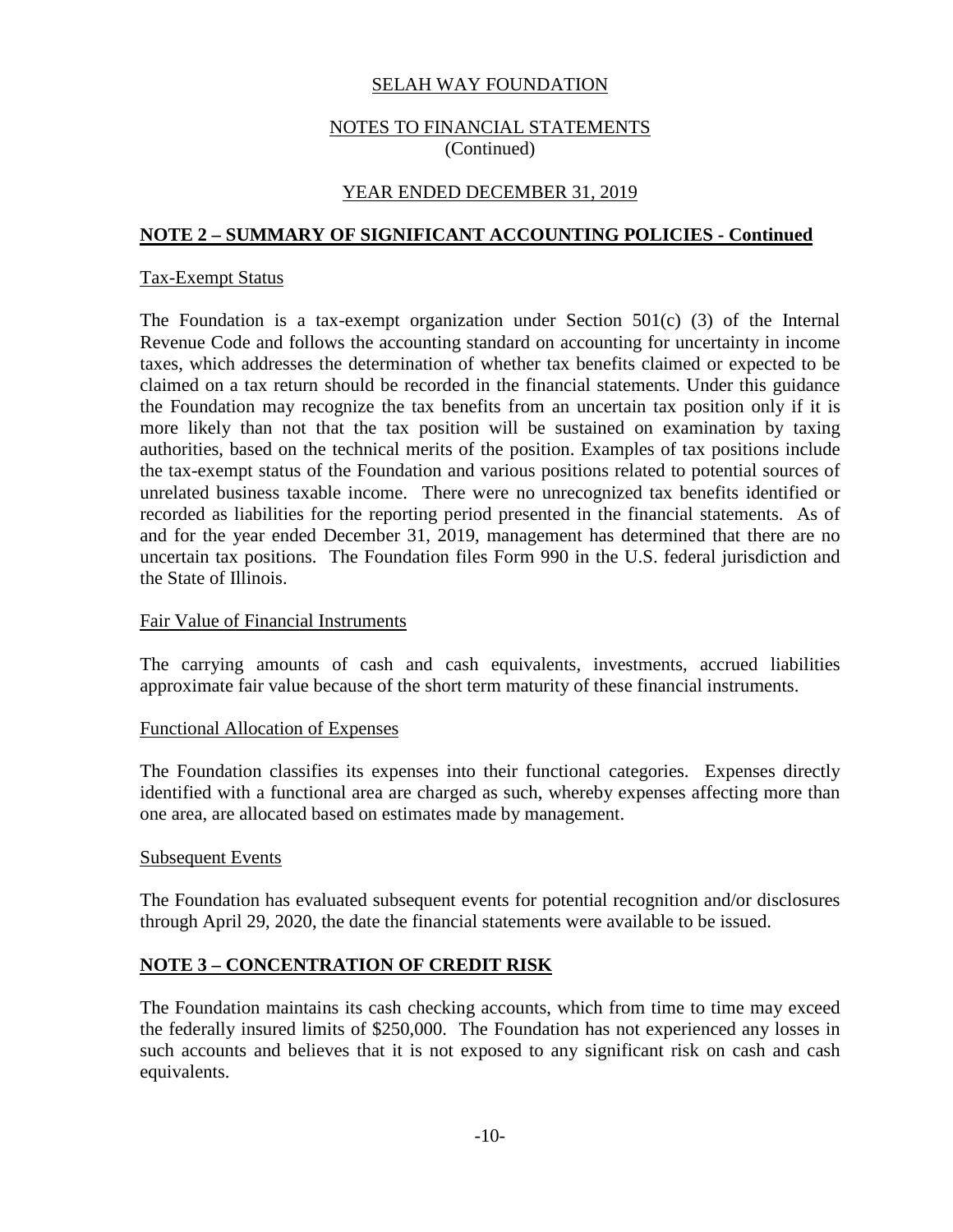### NOTES TO FINANCIAL STATEMENTS (Continued)

### YEAR ENDED DECEMBER 31, 2019

### **NOTE 4 – FAIR VALUE MEASUREMENTS AND DISCLOSURES**

Pursuant to FASB Accounting Standards Codification *"Fair Value Measurements and Disclosures (Topic 820)"*, the Organization reports its fair value measures using a three-level hierarchy that prioritizes the inputs used to measure fair value. This hierarchy requires that entities maximize the use of observable inputs and minimize the use of unobservable inputs when measuring fair value of an asset or liability as of the measurement date. The three levels are defined as follows:

- Level 1 Inputs are quoted prices in active markets for identical assets or liabilities.
- Level 2 Inputs other than quoted prices included in Level 1 that are observable for the asset or liability, either directly or indirectly. This includes quoted prices for similar assets or liabilities in active markets, quoted prices for identical or similar assets or liabilities in markets that are not active, inputs other than quoted prices that are observable for the asset or liability, or inputs that are derived principally from or corroborated by observable market data.
- Level 3 Inputs are unobservable for the asset or liability. Unobservable inputs reflect the reporting entity's own assumptions about the assumptions that market participants would use in pricing the asset or liability developed based on the best information available in the circumstances.

A financial instrument's categorization within the valuation hierarchy is based upon the lowest level of input that is significant to the fair value measurement.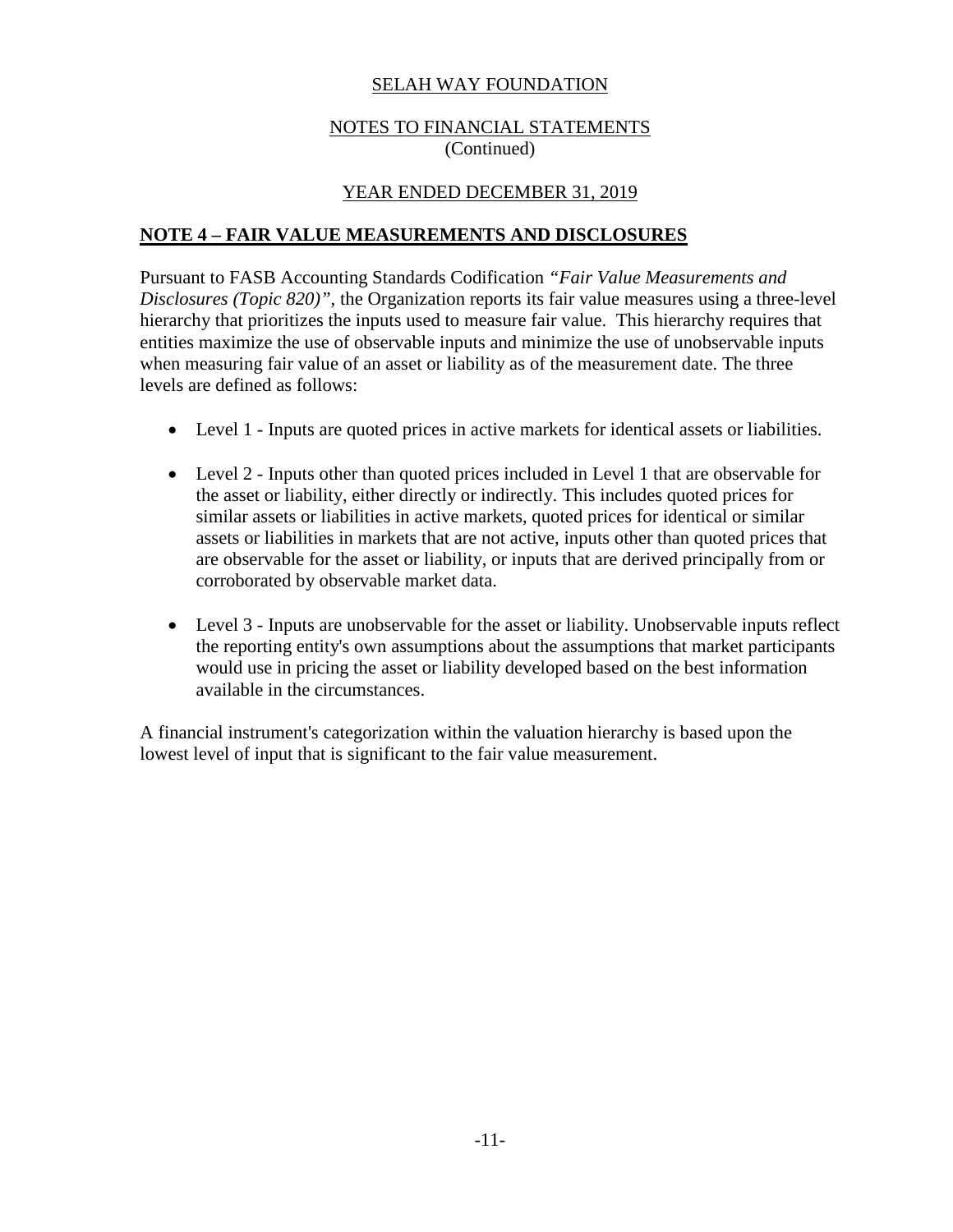#### NOTES TO FINANCIAL STATEMENTS (Continued)

### YEAR ENDED DECEMBER 31, 2019

#### **NOTE 4 – FAIR VALUE MEASUREMENTS AND DISCLOSURES - Continued**

The following table presents financial instruments that are measured at fair value on a recurring basis and are subject to disclosure requirements of ASC 821-10 as of December 31, 2019:

|                    | Total                    | Level 1                      | Level 2 |         | Level 3                  |
|--------------------|--------------------------|------------------------------|---------|---------|--------------------------|
| <b>ASSETS</b>      |                          |                              |         |         |                          |
| Money market funds | 320,669                  |                              |         | 320,669 | -                        |
| Total              | 320,669                  |                              |         | 320,669 | $\overline{\phantom{a}}$ |
| <b>LIABILITIES</b> | $\overline{\phantom{a}}$ | $\qquad \qquad \blacksquare$ |         |         | $\overline{\phantom{a}}$ |

The following methods and assumptions were used to estimate the fair value for each class of financial instrument measured at fair value:

• Short-term investments - The fair value of short-term investments, consisting primarily of money market funds, is classified as Level 2 as these funds are not traded on a regular basis.

### **NOTE 5 – INVESTMENTS**

Investments, stated at fair value, at December 31, 2019 include money market funds (\$320,669). Investment returns, consisting of interest and dividend income (\$5,669) is reported on the statement of activities.

### **NOTE 6 – IN-KIND CONTRIBUTIONS**

The Foundation is also the recipient of a variety of donated materials and services by volunteers for fundraising events and other activities; however the value of these goods and services are not measurable.

### **NOTE 7 – PLEDGES RECEIVABLE**

Contributions receivable represent unconditional promises to give. The Foundation anticipates the timing of the contribution fulfillment according to payment schedules specified by donors. The expected amounts to be received during fiscal 2020 is \$50,896.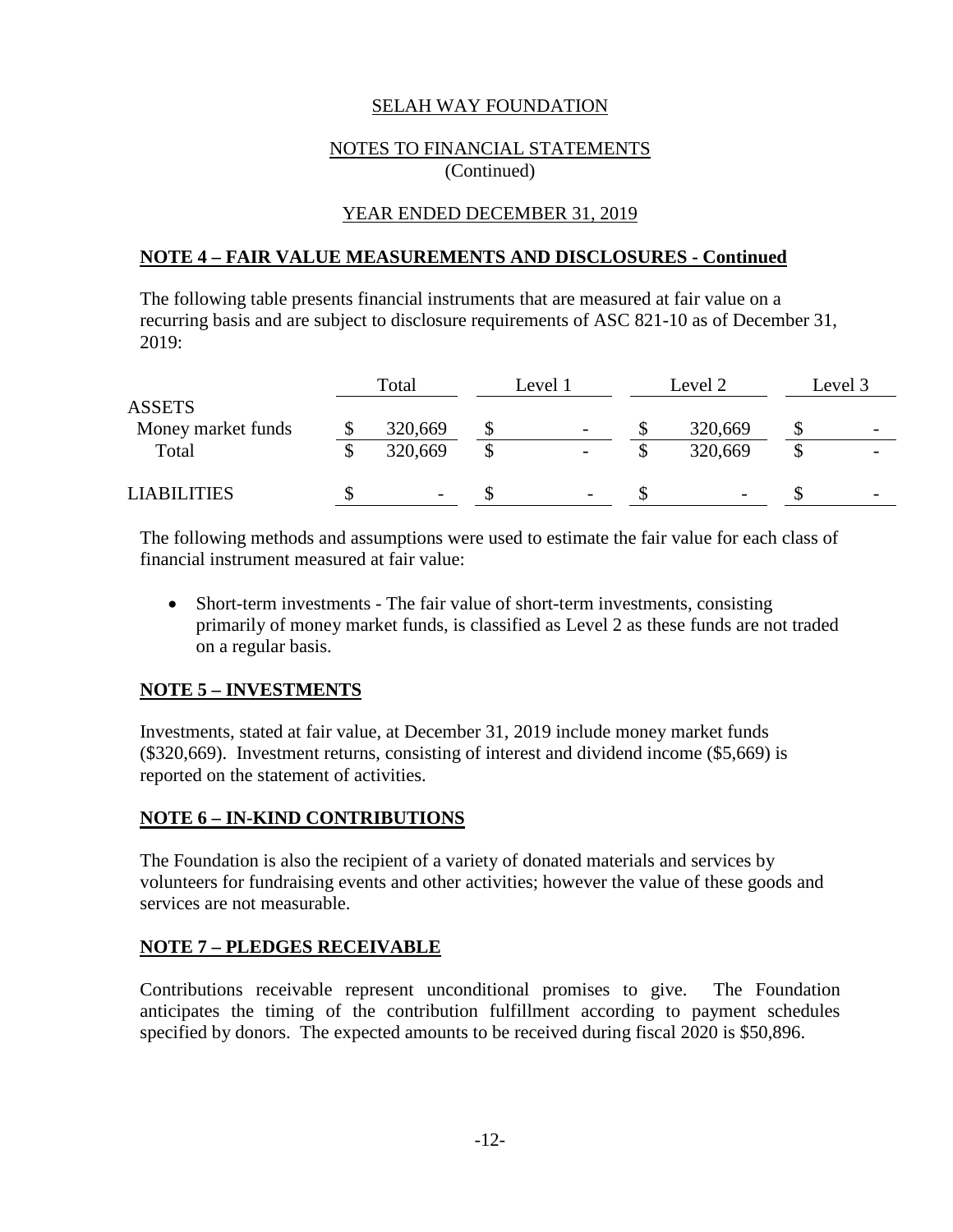#### NOTES TO FINANCIAL STATEMENTS (Continued)

#### YEAR ENDED DECEMBER 31, 2019

#### **NOTE 8 – DEFERRED COMPENSATION**

Deferred compensation represents an accrual for the services of the Foundation's CEO/President for services rendered in 2019 according to the board approved employment agreement that will be paid in 2020.

#### **NOTE 9 – NET ASSETS WITH DONOR RESTRICTIONS**

Net assets with donor restrictions at December 31, 2019 (\$85,000) are available for the following purposes:

| <b>General Operations</b><br><b>Preventive Education and Training</b> | 50,000<br>35,000 |
|-----------------------------------------------------------------------|------------------|
|                                                                       | 85,000           |

Net assets with donor restrictions of \$70,000 were released into operations during 2019 for fulfilling donor specified purposes as follows:

| <b>General Operations</b><br>Preventive Education and Training | 50,000<br>20,000 |
|----------------------------------------------------------------|------------------|
|                                                                | 70,000           |

### **NOTE 10 – LIQUIDITY AND AVAILABILITY**

The Foundation has \$450,310 of financial assets available within one year of the statement of financial position date consisting of cash of \$78,745, investments of \$320,669 and pledges receivable of \$50,896. Financial assets subject to donor restrictions are \$85,000 as of December 31, 2019.

#### **NOTE 11 – NEW ACCOUNTING PRONOUNCEMENTS**

In February 2016, the FASB issued ASU No. 2016-02, *Leases (Topic 842)*. This standard requires increased transparency and comparability among organizations by requiring them to recognize lease assets and lease liabilities on the balance sheet and disclosing key information about leasing arrangements. The provisions of this standard are effective for fiscal years beginning after December 15, 2020 and early adoption is permitted. Management is currently evaluating the impact of adopting this standard.